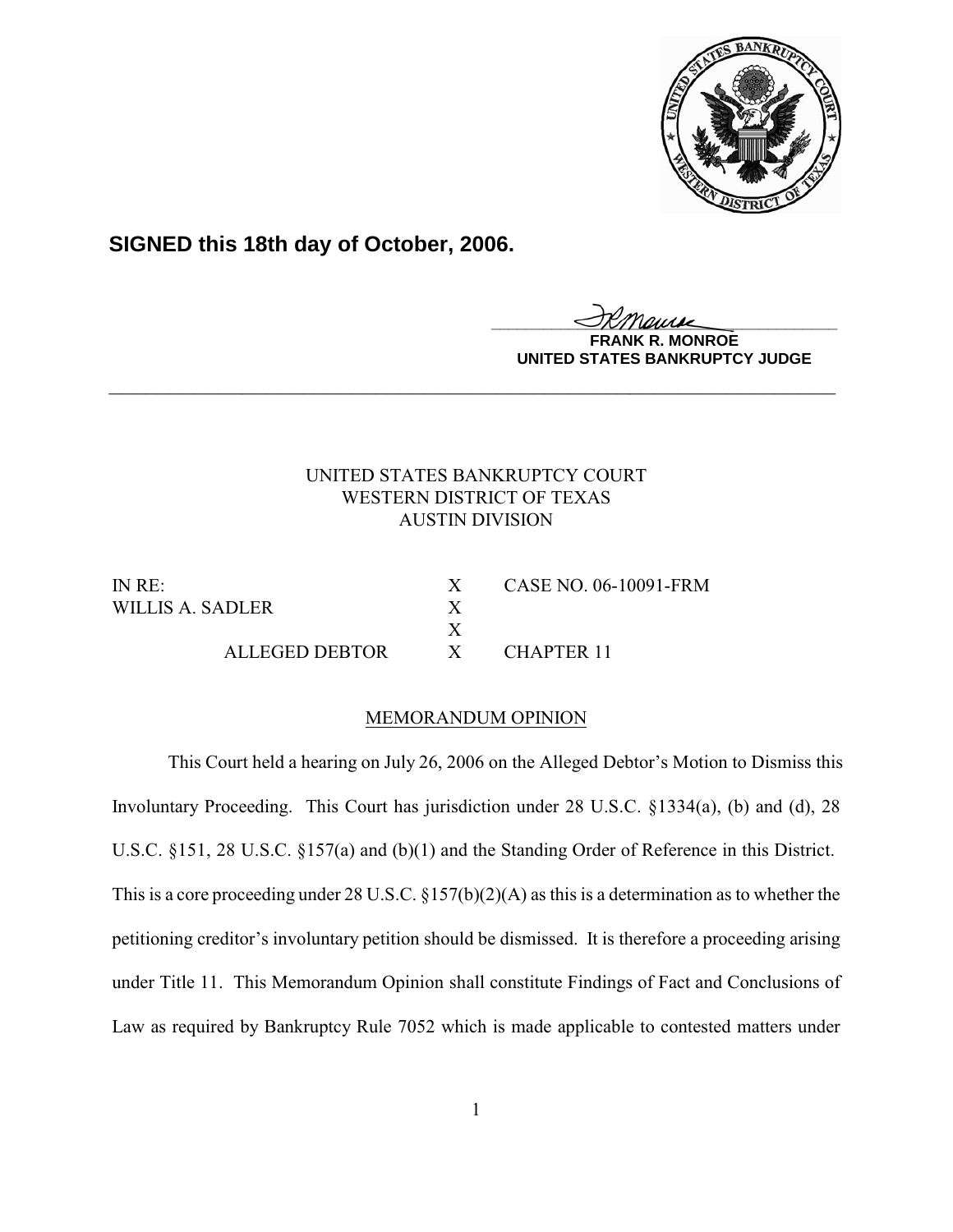Bankruptcy Rule 9014.

#### Background Facts

The Cadle Company filed its involuntary petition against Willis Sadler on January 30, 2006. Mr. Sadler filed a response to this petition and a Motion to Dismiss. Mr. Sadler claims that 1) The Cadle Company is ineligible to file the petition as he has more than eleven (11) creditors thus requiring at least three (3) petitioning creditors to file the involuntary petition; 2) he was not "not generally paying his debts as they became due" and 3) he could not be a "debtor" as defined in the Bankruptcy Code as he had not complied with the pre-filing credit counseling obligations required under 11 U.S.C. §109(h). Mr. Sadler filed an Amended Affidavit on June 5, 2006 listing 24 creditors and that he was generally paying his debts and that he had not complied with §109(h). At the conclusion of the hearing, the Court made certain findings of fact and conclusions of law with respect to several matters.

The Court determined that  $\S 109(h)$  which requires pre-petition debt counseling prior to filing bankruptcy by a debtor did not apply to involuntary petitions filed by petitioning creditors pursuant to 11 U.S.C. §303. Section 109(h) states:

Subject to Paragraphs 2 and 3, and notwithstanding any other provisions of this section, an individual may not be a debtor under this title unless such individual has during the 180 day period preceding the date of the filing of the petition by such individual received from an approved nonprofit budget and credit counseling agency . . .an individual or group briefing. . . that outlined the opportunities for available credit counseling and assisted such individual in performing a related budget analysis.

11 U.S.C. §109(h)(West 2006)(Emphasis added). The Court determined that the plain meaning of "by such individual" meant §109(h) only applied in situations where the debtor files the bankruptcy petition.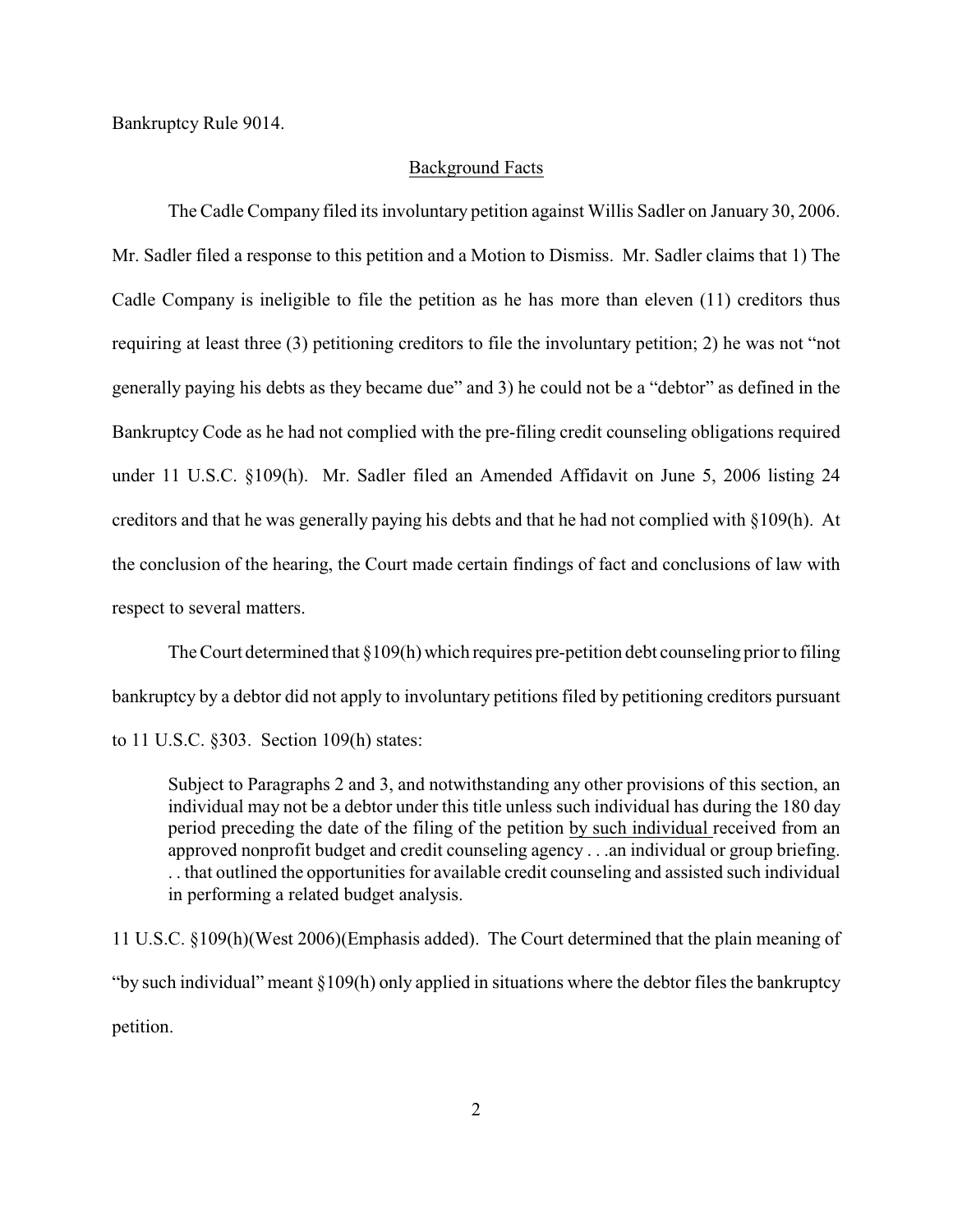Second, the Court determined that Mr. Sadler is "not generally paying his debts" within the meaning of §303 as well over 99% in amount of his creditors are not being paid. These creditors are The Cadle Company, First Financial, Pearson Plumbing and the Internal Revenue Service.

Third, the Court determined that the following debts were not bonafide creditors for purposes of §303(b):

1. Parker County Appraisal District–Mr. Sadler's wife's obligation on her separate property.

2. Capital One–Debt in name of Winchester Ranch Properties, L.L.C.'s and no proof Mr. Sadler personally liable on the debt.

3. City of Austin– Small recurring bill contracted to be paid monthly and on demand.<sup>1</sup>

4. SBC– Small recurring bill contracted to be paid monthly and on demand.

5. Sprint/Nextel– Small recurring bill contracted to be paid monthly and on demand.

6. Texas Gas–Small recurring bill contracted to be paid monthly and on demand.

7. Progressive–Insurance paid monthly.

8. Stonington Lloyd's–Insurance paid monthly.

9. Time Warner–Small recurring bill contracted to be paid monthly and on demand.

10. T-Mobile—Small recurring bill contracted to be paid monthly and on demand.

11. Asset Acceptance–Debt cannot be collected because it is time barred.

The Court determined the following entities were bonafide creditors for purposes of §303(b):

- 1. Chrysler–Automobile payment
- 2. Greentree–Trailer payment

<sup>&</sup>lt;sup>1</sup>See *Denham v. Shellman Grain Elevator, Inc.* 444 F.2d 1375 (5<sup>th</sup> Cir. 1971)(small, recurring bills contracted to be paid monthly and on demand, such as claims for rent, groceries and utilities, are excluded from the creditor count and cannot be used by the alleged debtor to increase the number of creditors to greater than 12 in order to defeat the involuntary petition.)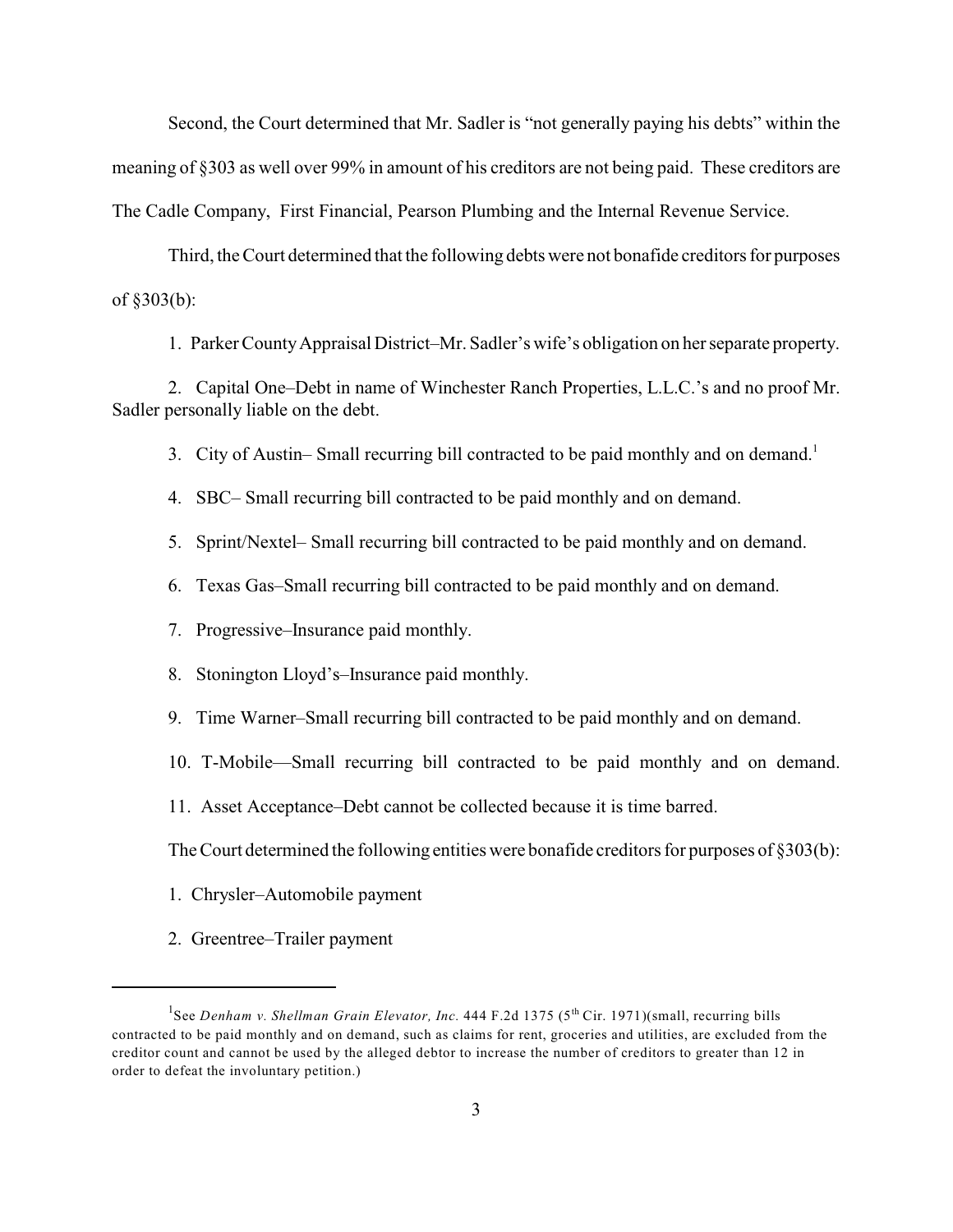- 3. Homecoming Financial–Mortgage payment
- 4. Bank of America–Credit card
- 5. Dillard's–Credit card
- 6. Neiman Marcus–Credit card
- 7. Texaco/Shell-gas Credit card
- 8. The Cadle Company–Judgment
- 9. Pearson Plumbing–Judgment
- 10. Kent Altaras, CPA–Ongoing balance owed on accounting services

The Court could not determine at the hearing whether the Internal Revenue Service [taxes], First Financial Resolution [judgment] and Latham and Company [loan] qualified as creditors under §303(b) and requested additional briefing from the parties.

As of the date of the petition, Mr. Sadler owed the Internal Revenue Service an undetermined amount. The returns for 2003-2005 allegedly evidencing this debt had not been filed as of the petition date and had still not been filed as of the date of Mr. Sadler's deposition on May 2, 2006. Since that time the 2003 and 2004 have allegedly been filed. Mr. Sadler testified, however, that he did not receive the 2003 and 2004 returns until the night before this hearing. Further, Mr. Sadler did not provide any evidence of assessment by the Internal Revenue Service. The Court therefore had some concern as to whether the allegedly filed returns (at least one return has not even been prepared) create debts that would satisfy §303(b).

Mr. Sadler provided no documentation with respect to First Financial Resolution other than his Amended Affidavit which indicates it is a judgment of \$156,000. There is no contact address provided as required by Bankruptcy Rule 3001(b). We have only the testimony of Mr. Sadler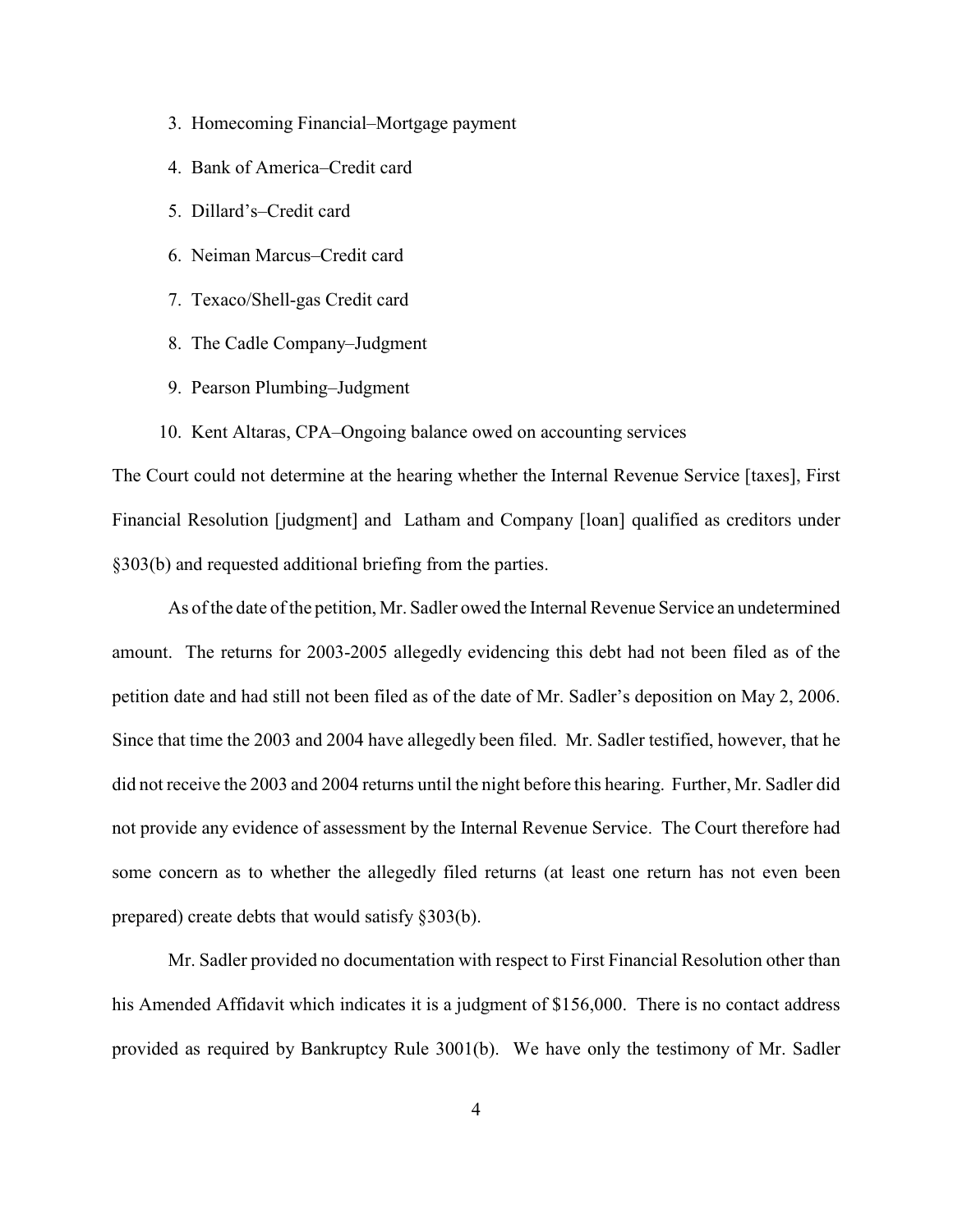indicating that this is a judgment on a real estate lien note purchased by First Financial. Mr. Sadler did not even provide a copy of the judgment or any demand letters from First Financial. Jerry Drake Sr., a representative of The Cadle Company, testified that information regarding First Financial was requested from Mr. Sadler many times. In fact, The Cadle Company underwent significant pretrial discovery to determine the validity of this debt, but could not locate any information. There also have been no attempts by Mr. Sadler to repay this claim. The Court believes that Mr. Sadler's evidence with respect to this debt may be insufficient to meet his burden of proof.

Last is the debt owed to Latham and Company ("Latham"). This debt is a loan made to the Sadlers to pay off a previous judgment owed to Indymac. Mr. Sadler's wife is a director of Latham and his brother-in-law is a director and president. The loan is not a loan that would be made in the marketplace as it is an unsecured loan to be repaid from proceeds of the sale of a homestead when and if it sells. There is an executed promissory note evidencing this debt; however, The Cadle Company argues that this debt is actually a debt owed to an insider and cannot qualify as a debt for purposes of §303(b).

The Court took the matter under advisement and requested additional briefing with respect to these three debts. Specifically, the Court requested briefing on the burden of proof under §303 as well as whether the three remaining debts should be counted as creditors for purposes of §303(b).

### Issues Presented?

1) Who has the burden of proof under §303 to prove there are fewer than 12 holders of claims against the Alleged Debtor that are not contingent as to liability or the subject of a bona fide dispute?

2) Should the Internal Revenue Service, First Financial Resolution and/or Latham and Company be counted as holders of claims for purposes of §303(b)(2)?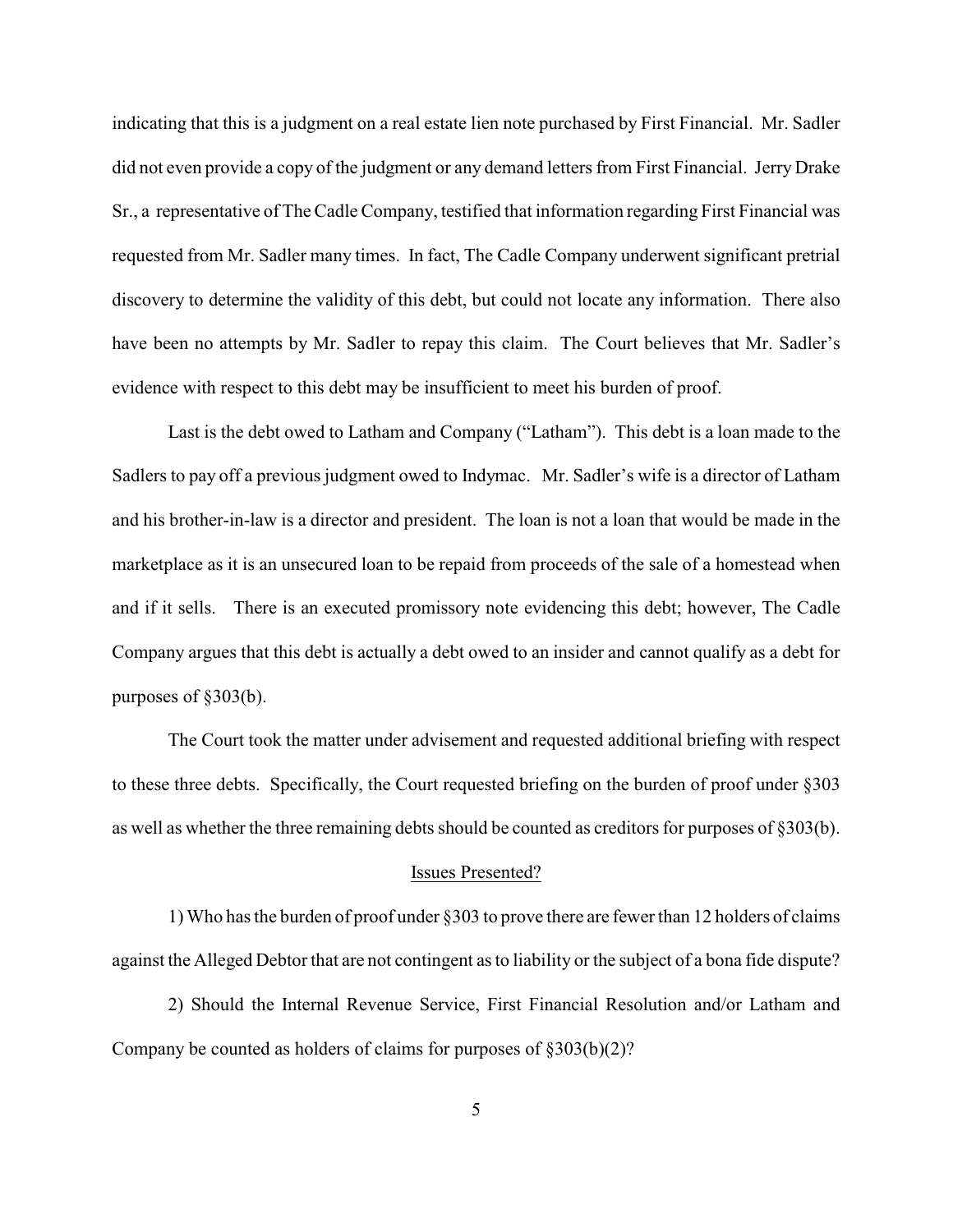#### Conclusions of Law

11 U.S.C. §303 authorizes the filing of an involuntary petition under Chapter 7 or 11 against a debtor in certain circumstances. Section  $303(b)(1)$  requires three or more qualified creditors to join in the filing of the petition in a situation where the debtor has 12 or more creditors. On the other hand, §303(b)(2) permits a single qualified creditor to file the petition in a situation where the debtor has fewer than 12 creditors. The Court has determined that Mr. Sadler has ten viable creditors for §303 but has questioned whether at least two of the three remaining creditors qualify so as to require dismissal of this proceeding.

#### 1) Burden of Proof

Mr. Sadler bears the initial burden of proving that he has 12 or more creditors. *In re Rothery,* 143 F.3d 546, 549(9th Cir. 1998). Bankruptcy Rule 1003(b) instructs that a debtor, who professes to have more than 12 creditors, must file an answer, including a list of all creditors with their names and addresses, a brief statement of the nature of the claims and the amounts thereof. Once the debtor files his list of creditors in compliance with Bankruptcy Rule 1003(b), the petitioner has the burden of showing that the debtor has less than 12 bonafide creditors. *In re Braten,* 99 B.R. 579, 582 (Bankr. S.D.N.Y. 1989); see also *In re James Plaza Joint Venture,* 67 B.R. 445, 448 (Bankr. S.D. Tex. 1986). Compliance with Bankrutpcy Rule 1003(b) is a condition precedent to the burden shifting to the petitioning creditor. The Court will review the three remaining creditors taking into consideration this burden.

# 2) Remaining Creditors

## A) First Financial

First Financial should be excluded from Mr. Sadler's list of creditors. First, Mr. Sadler, in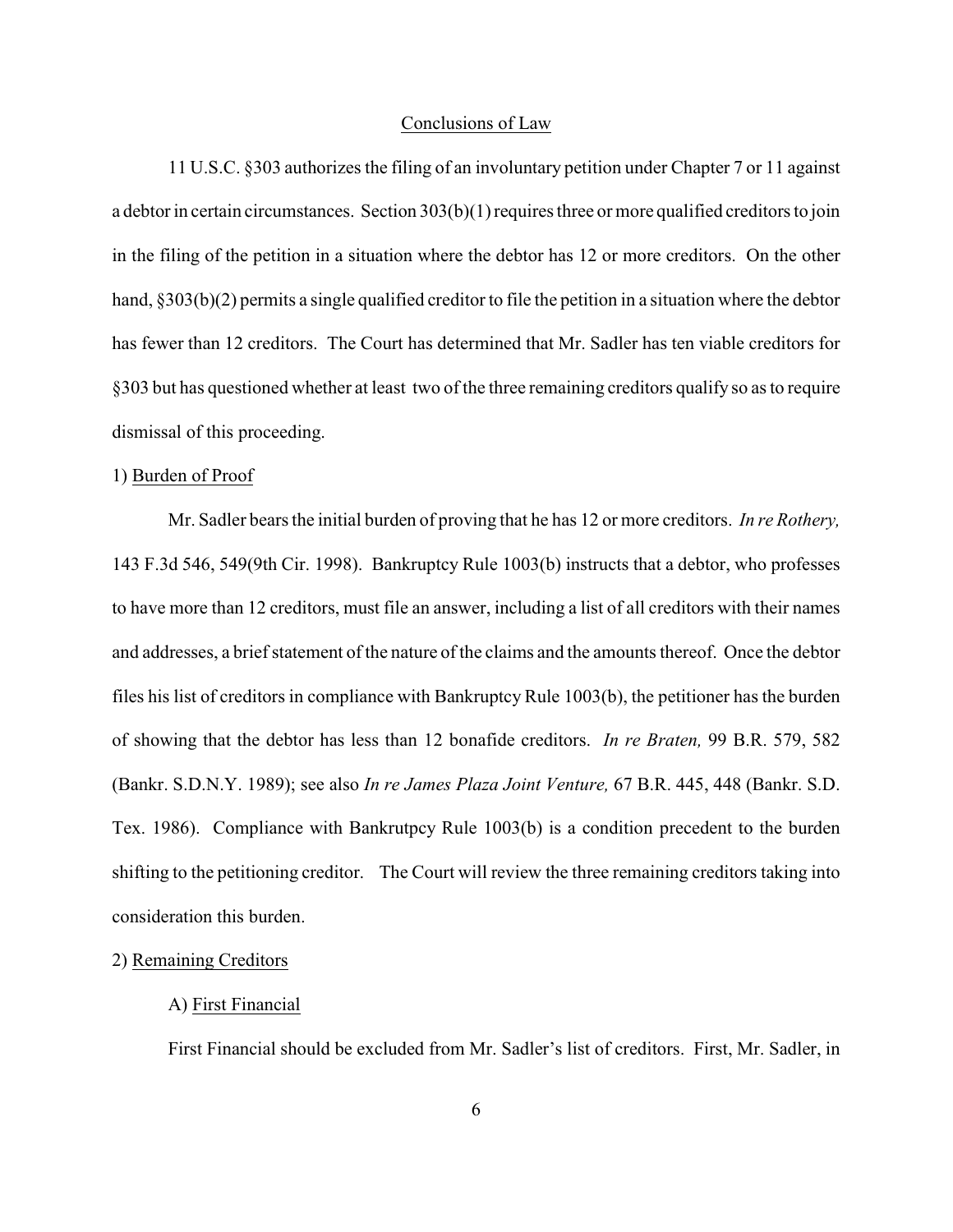his answer and affidavit, failed to comply with Bankruptcy Rule 1003(b) by not providing The Cadle Company with the requisite information. He failed to submit the address of the alleged creditor. As a result, The Cadle Company was unable to locate and/or verify the existence of the alleged judgment. And, at trial no evidence other than Mr. Sadler's testimony was introduced regarding the existence of this debt.

Whether a debtor actually has twelve or more creditors cannot be answered in the debtor's favor unless proof of the existence of the creditor is forthcoming. This requires, at a minimum, that a debtor, provide a list of all creditors with their names and addresses, a brief statement of the nature of the claims and the amounts thereof. The petitioning creditor must have this information in order to determine the accuracy of the list of creditors and/or as a means to get other creditors to join in the petition. *In re Alta Title Company,* 55 B.R. 133 (Bankr. D.Utah 1985).

Sadler's Amended Affidavit provides:

First Financial; \$156,000; Judgment.

This statement is inadequate and incomplete. No address is provided, and there is no indication as to when and/or where the judgment was taken. There is no way to verify the statement and The Cadle Company has been unable to determine the viability of the claim. Sadler did not provide such information or produce any documents regarding this claim. The burden to disprove First Financial as a creditor never shifted to The Cadle Company because Mr. Sadler never provided sufficient evidence that First Financial is actually a creditor.

Further, prior to the filing of the involuntary, The Cadle Company conducted its own investigation as to all possible creditors of Mr. Sadler and was unable to locate any judgment held by First Financial, although others were found. Jerry Drake, Sr. of The Cadle Company ran a credit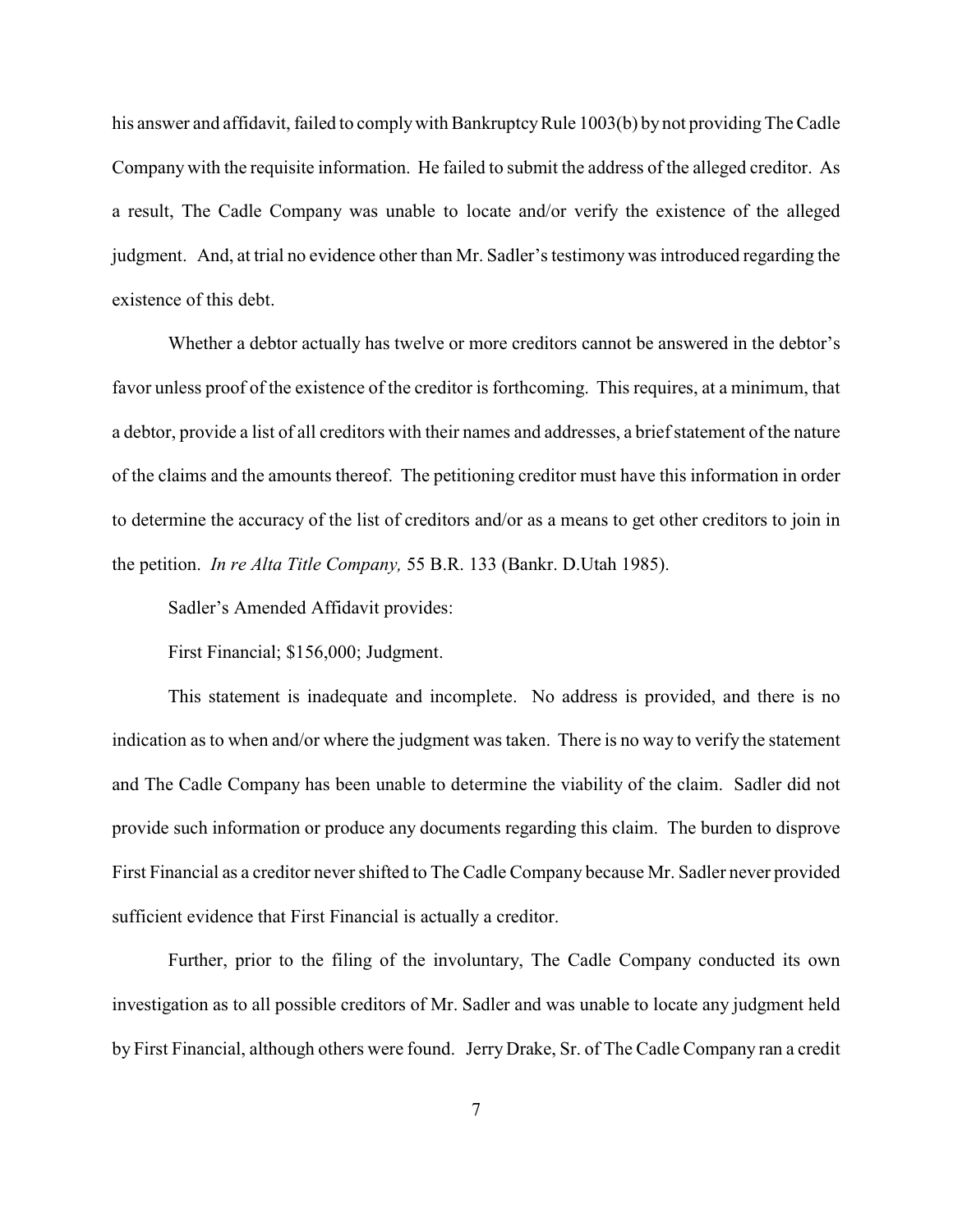report, did a Westlaw search and conducted post-judgment discovery; however a claim owing by Mr. Sadler to First Financial never appeared.

Mr. Sadler himself stated in his deposition that he supposes First Financial has a judgment against him, but he is not sure whether he has ever seen the judgment. Sadler declared that he believes First Financial is a creditor based on a title commitment issued by a title company. Accordingly, he claims to have sent a letter to First Financial requesting information regarding the claim and requesting that they release an abstract of judgment filed on his wife's property in Weatherford, Texas. However, when asked to produce the letter and/or the title report, Sadler did not. Sadler has failed to produce sufficient evidence regarding this alleged claim.

Further, Mr. Sadler's deposition indicates that he may actually dispute the judgment of First Financial. The Cadle Company, Exhibit 16, Sadler Dep. 114:8-9, 114:10, 34: 14-18 and 34:19-24, May 2, 2006. The statements made by Sadler demonstrate that he disputes the amount of First Financial's claim if one even actually exists. If First Financial were to come forward with a claim against Sadler, he would dispute the amount of the claim, thereby preventing it from being a petitioning creditor. On the other hand, as long as First Financial does not come forward to join in the petition, he does not dispute the amount of the indebtedness so as to include them in his creditor count.

Sadler's non-compliance with Bankruptcy Rule 1003(b), his repeated failure to produce any information regarding the \$156,000 judgment, his contention that the claim is disputed along with the lack of any evidence in the record other than his self serving testimony that he cannot locate any documents precludes the inclusion of First Financial on Sadler's list of creditors.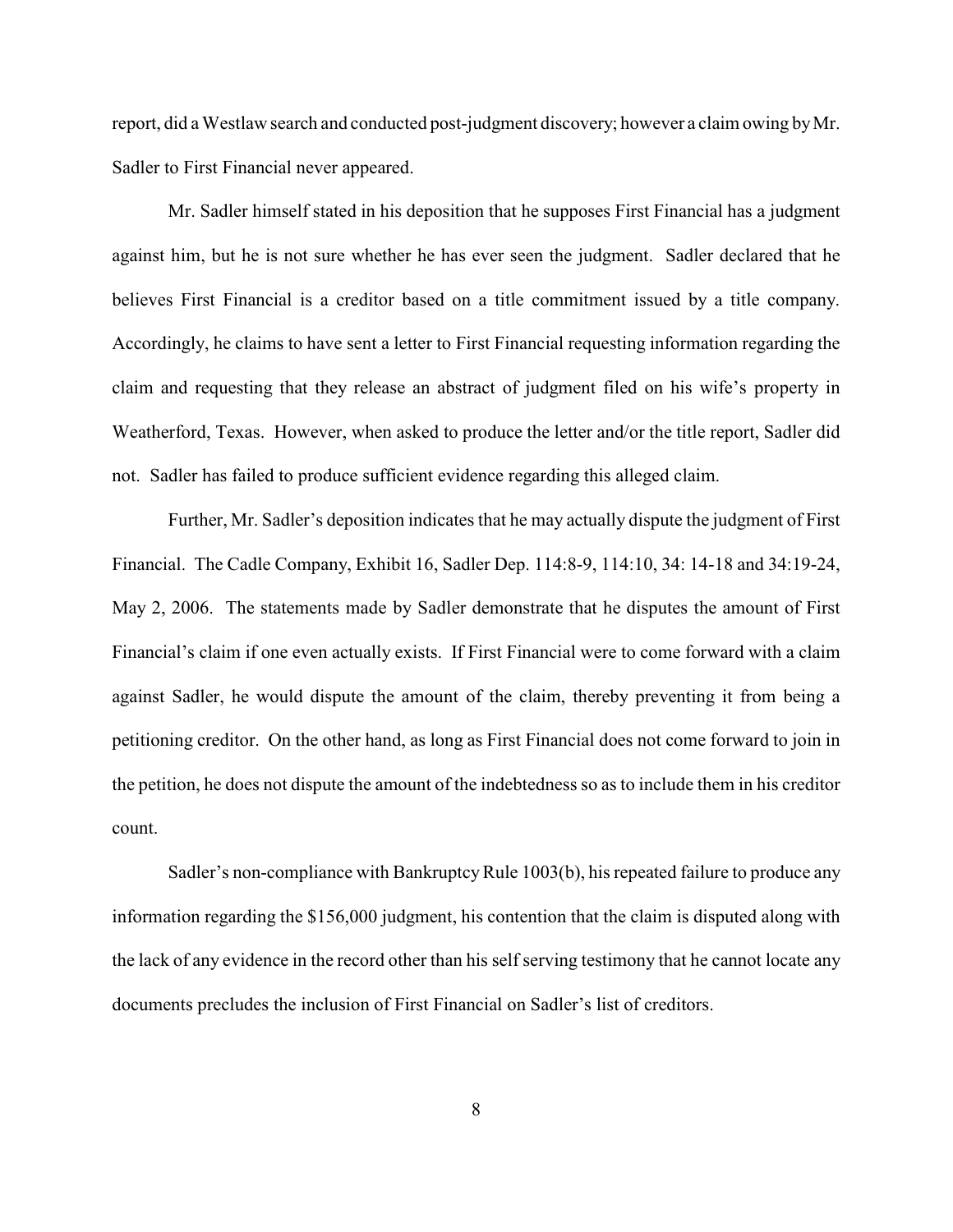# B) Latham & Company

The term "insider" is defined by the Bankruptcy Code. 11 U.S.C. §101(31)(West 2006). This section does not provide an exclusive list as to those who are considered insiders. The term is open-ended and not susceptible to precise specification. *In re Acme-Dunham, Inc.* 50 B.R. 734, 739 (D.Me. 1985). The definition of "insider" provides eighteen possible relationships that qualify. The term begins with the phrase "'insider' includes." 11 U.S.C. §101(31)(West 2006). The use of the word "includes" confesses that the definition is not limited. *See*, 11 U.S.C. §102(3)(West 2006) which provides that "includes" and "including" are not limiting. As such, other relationships can qualify. *In re Schumann*, 81 B.R. 583, 586 (9<sup>th</sup> Cir. 1987).

The legislative history surrounding the enactment of the Bankruptcy Code of 1978 provides the following explanation regarding the definition of the term "insider:"<sup>2</sup> "An insider is one who has a sufficiently close relationship with the debtor that his conduct is made subject to closer scrutiny than those dealing at arms length with the debtor."<sup>3</sup> In determining whether an insider relationship exists, many courts have relied on this legislative history and applied it to include a broad range of parties who are in some sort of "close relationship with the debtor," but who are not specifically listed in 11 U.S.C. §101(31). *In re Missionary Baptist Found. Of Am., Inc.,* 712 F.2d. 206, 209-11  $(5<sup>th</sup> Cir. 1983)$ (holding general partner and director to be insider relationship); *In re Krehl*, 86 F.3d 737, 741 (7<sup>th</sup> Cir. 1996)(resigned corporate officer and director was an insider of corporation); *In re Emerson*, 235 B.R. 702, 7-6-707 (Bankr. D.N.H. 1999)("good friends" had an insider relationship);

 $^{2}$ Pub. L. No. 95-598, 92 Stat. 2549(1978)

<sup>&</sup>lt;sup>3</sup>H.R. NO. 95-595, at 312 (1977); S.REP. NO. 95-989, at 25 (1978), reprinted in 1978 U.S.C.C.A.N. 5787, 5810, 6269.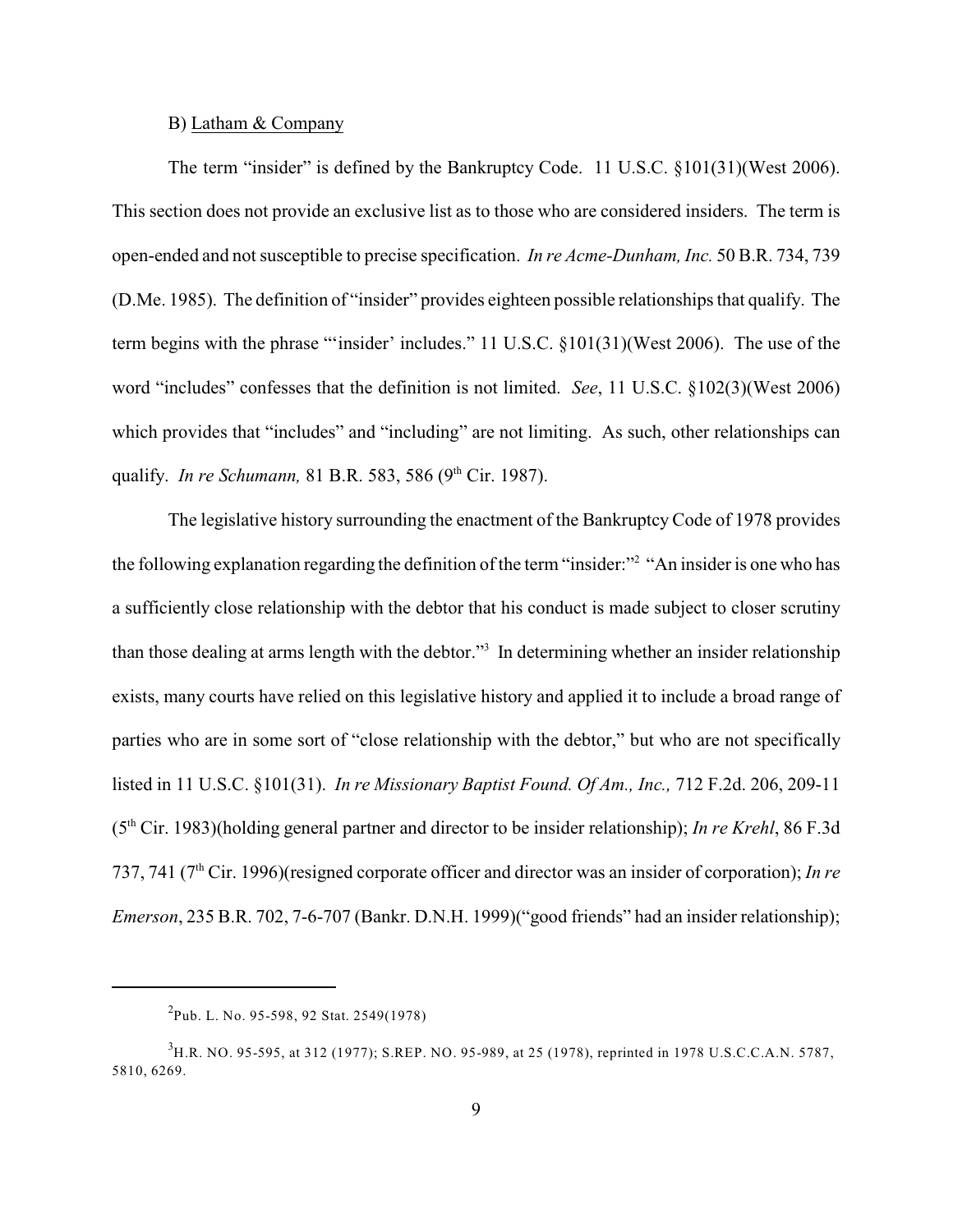*In re Ingleside Assocs.,* 136 B.R. 955, 961 (Bankr. E.D. Pa. 1992); *In re Sky Valley, Inc.,* 135 B.R. 925, 934 (Bankr. N.D. Ga. 1992)(advisor of debtor was an insider).

The Fifth Circuit has held that a "close friendship" satisfies the "close relationship" standard. *In re Holloway*, 955 F.2d 1008, 1011 (5<sup>th</sup> Cir. 1992); *Schumann*, 81 B.R. at 586. Additionally, a transaction cannot be conducted at "arms length" if the debtor was insolvent at the time the loan was made, or if the loan was not commercially motivated. *Holloway*, 955 F.2d at 1012 (holding that insider knew or should have known debtor was insolvent at the time she made the loan and this would not be the sort of loan someone at arms length would agree to).

Mr. Sadler claims that the effect of this loan was to reduce a debt owed by Mr. Sadler from \$3 million to \$65,000. Further, he claims that insider status not only bears on the closeness of the relationship but the degree to which the entity is able to exert control over the debtor. Here Mr. Sadler asserts there was no evidence of control by Latham & Company over Mr. Sadler or his wife and not any evidence that Mr. Sadler is involved in the affairs of Latham and Company or vice versa. There was no evidence that Mr. Sadler had any ability to control his brother-in-law or that Latham & Company controlled Mr. Sadler.

However, what Mr. Sadler is missing is that no commercial lender would make this type unsecured loan and it was only because of the relationship between principals of Latham & Company and the Sadlers, the loan was made.

It is apparent the loan was not commercially motivated. Mr. Sadler's brother-in-law is a member of the board of directors and is President of Latham & Company. Mrs. Sadler, the alleged debtor's wife, is a director. The loan is to be repaid by May 1, 2006 or upon the sale of Mrs. Sadler's homestead if and when it sells. The transaction cannot be considered one that was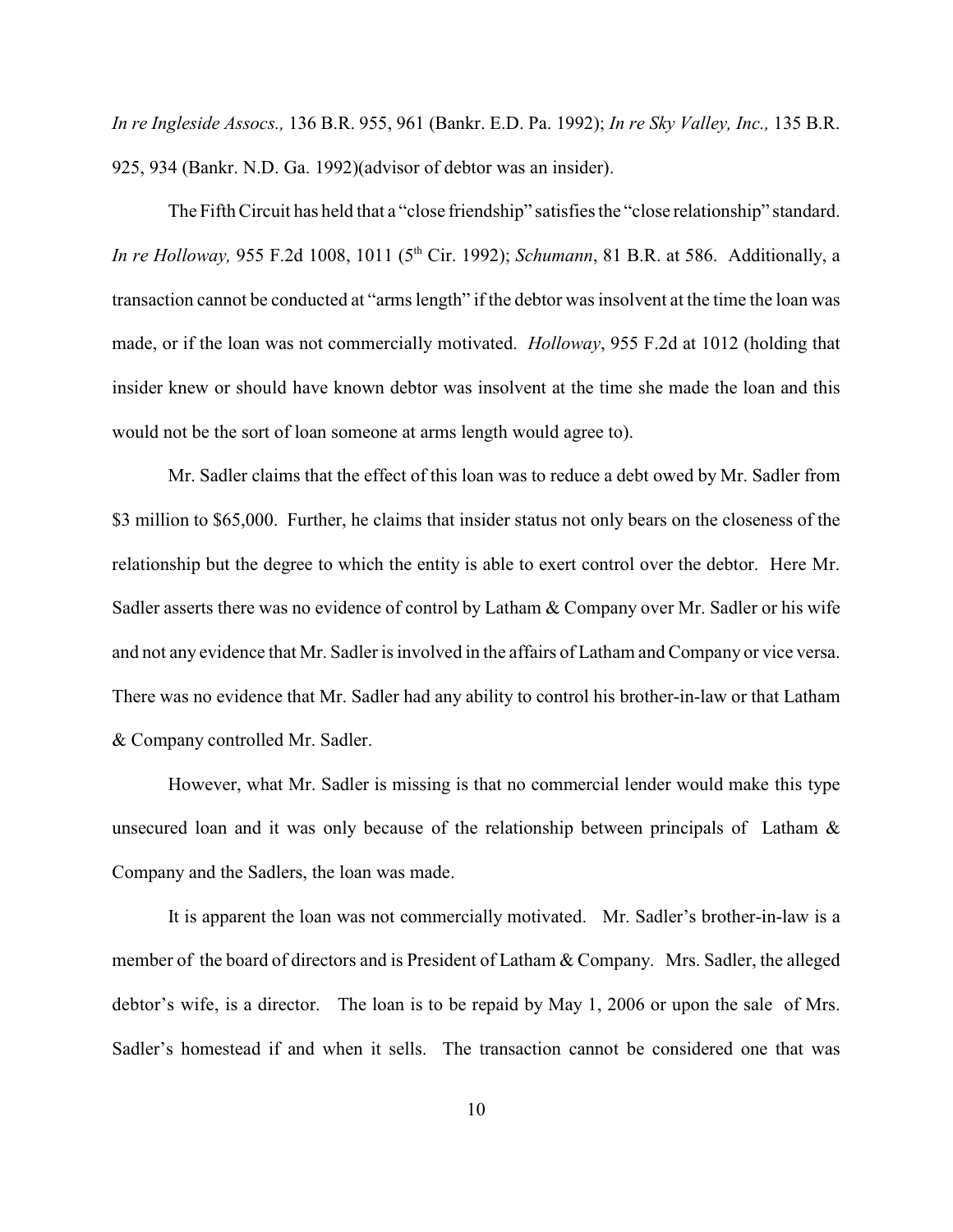conducted at arms length because no "arms length" lender would make such a loan, since no enforceable lien could be taken against the homestead and Mr. Sadler is clearly insolvent. Latham & Company is an insider pursuant to 11 U.S.C. §101(31) and cannot be considered a creditor of Mr. Sadler for purposes of §303(b).

### C) Internal Revenue Service

Sadler asserts also that the IRS is a creditor holding a claim against him in the amount of \$25,000. Sadler maintains that the IRS claim is neither contingent as to liability nor disputed as to liability or amount and that it should be included in the list of twelve creditors. Sadler acknowledged this debt through his Amended Affidavit; however, he did not list which tax year(s) created such debt. In his testimony Mr. Sadler stated that he had not prepared his returns to be in a position to know the exact amount due at the time he filed this Affidavit. He stated that he will owe taxes and that he estimated his liability to be \$25,000. Sadler asserts that it is The Cadle Company's burden to introduce evidence to show that the IRS claim was "subject to dispute" as to either liability or amount. The Court does not believe this to be the case. Saying a debt is a debt does not necessarily make it so. Otherwise, alleged debtors can list any debt and say its owed shifting the burden to the petitioning creditor to prove it is not. Something more is necessary.

Here, Sadler does not list the tax years for which the IRS claim is owed. Nor does he provide sufficient other information to verify the existence or amount of the claim. Sadler failed to introduce any evidence to actually support the existence or amount owed to the IRS. Sadler did not provide any documentary evidence supporting this claim. He did not provide any paperwork reflecting his calculations nor any information from his accountant on this matter.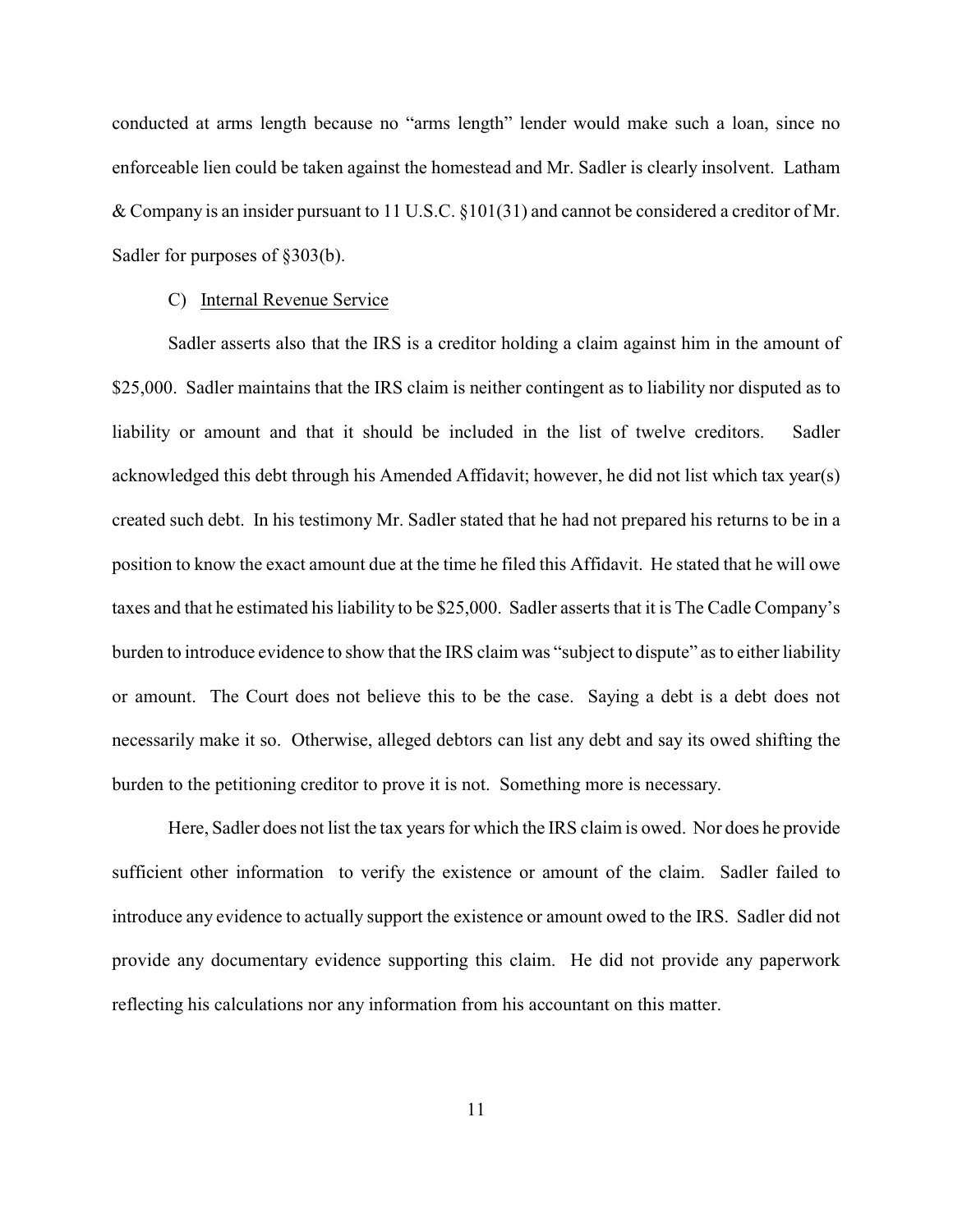In his deposition of May 2, 2006 Sadler testified that the IRS claim was based upon taxes for 2003, 2004 and 2005, but that he had not yet filed any returns for those years that would verify the existence or amount of this debt. The Cadle Company, Exhibit 16, 35-36:18-23. Sadler went on to explain that the reason the returns had not been filed was because "there's a potential that I have a dispute that's out there." The Cadle Company, Exhibit 16, 35:23-24. His attorney then clarified Sadler's statement by providing "well, he's saying that "they're in dispute. I meant the exact amounts I think are what he's talking about." The Cadle Company, Exhibit 16, 36-16-18. These statements show that the IRS purported claim was disputed, at least to the amount as of the petition date.

However, notwithstanding that this claim could be subject to a bonafide dispute, Sadler could not even verify any liability to the IRS. At the hearing Sadler testified that he filed his 2003 and 2004 tax returns after his deposition in May, 2006 and that he had received a refund for 2004. Sadler, however, did not produce these returns to The Cadle Company during discovery nor even bring copies to the hearing to substantiate that a debt was owed.

 Sadler's delayed filing of tax returns, his failure to produce such returns at the hearing and his failure to produce any other evidence to substantiate the basis for this claim, makes it impossible to determine with any certainty whether Sadler owed the IRS anything on the petition date and if so what amount was actually owed. The IRS claim cannot be counted for purposes of this petition.

# Conclusion

The claims of First Financial, Latham & Company and the Internal Revenue cannot be counted for purposes of this involuntary proceeding. An Order Denying Mr. Sadler's Motion to Dismiss will be entered of even date herewith along with an Order for Relief under Chapter 7 of the